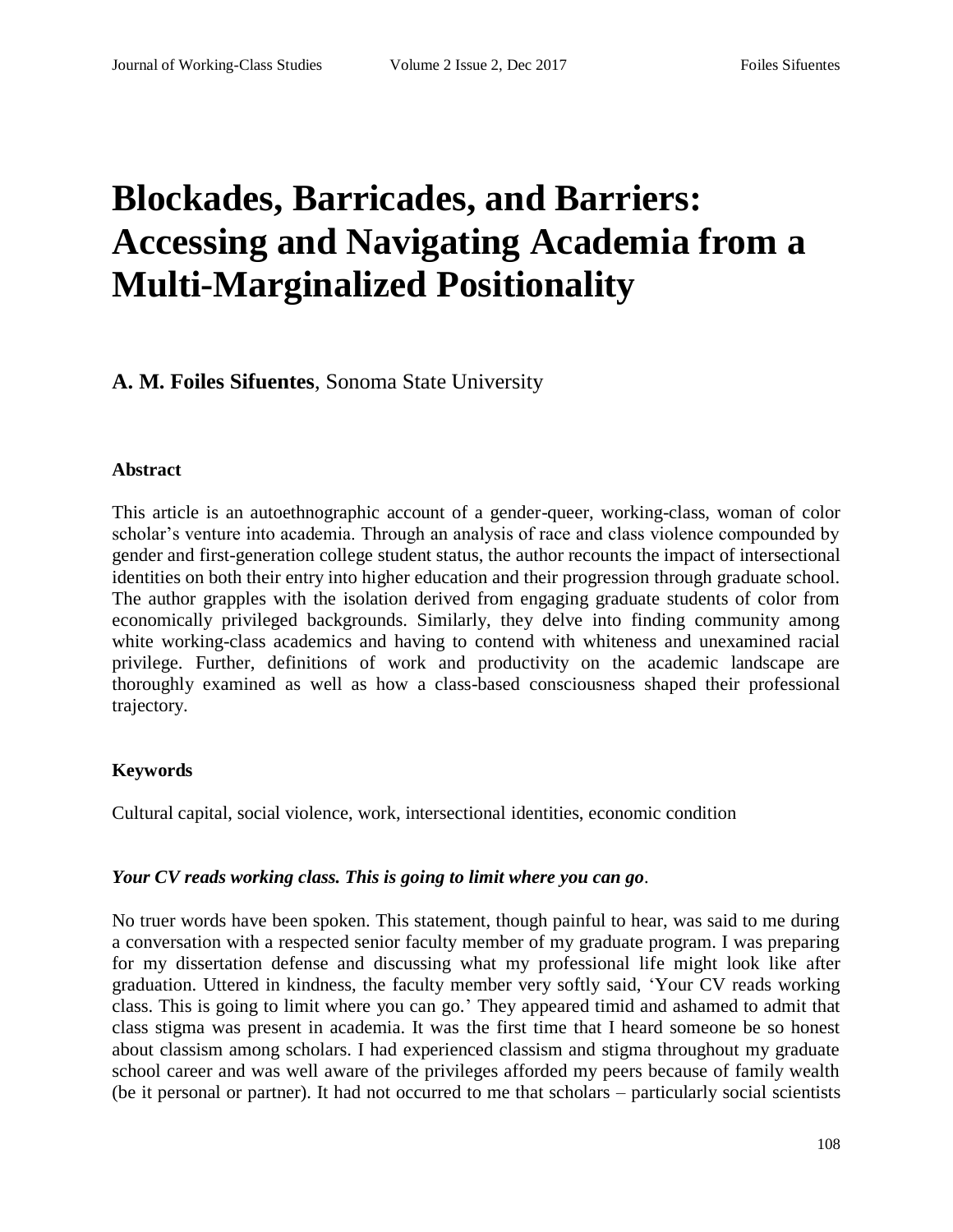$\overline{a}$ 

who are learned souls conscious of power and inequity – would be participating in class hierarchies during their review processes. Aside from my state school pedigree, I did not understand how my background class was visible on my CV and would be a hindrance. Hindsight has taught me many things about academia, graduate school, and my professional development. More importantly, it has enabled me to see that my working-class, first-generation college student epistemology<sup>1</sup> shaped the way I approached academia, which is a class-based phenomenon and readable on my CV.

As a first-generation working-class gender-queer woman of color, I was well aware of racism and homophobia within institutions of learning and beyond. I use the term working-class very loosely here. I think a better descriptor would be rural poor. A lot of people in my town did not have running water and struggled to purchase the basic necessities of life. I grew up in a very small town in Texas and poverty was commonplace among my community. My home town was predominantly white and most people worked in three primary industries: chemical production, crude oil refineries, or agriculture. Local residents just filtered into available employment and there were not too many who deviated from that path. One of the unfortunate side effects of white small town life was that the community was not particularly welcoming to people of color, particularly Chicanos. I often found myself the target of hatred from adults and students alike. I was taught very early that I did not belong and was unwelcome in most every place. I would like to say that I sought refuge in books, but that would not be true. I never found what I was looking for – someone like me. I did not find comfort in reading as an escape, because it just exposed another space that was not meant for me – where I did not belong. Every time I looked at a book I just felt more alone.

Learning came easily to me and I never faltered in the classroom. Yes, I endured small-town public school racism and the authorities' attempts to move me into special needs classes. The three students of color in my elementary school, including me, were all in the gifted and talented program yet somehow found ourselves sitting in special needs testing. I am not sure how the three lone students of color in the grade happened to all be marked as special needs, but it happened. I wish that I could say that the three of us had some conceptual framework to have discussed what was happening. That we somehow knew that it was racism. That my parents knew how to protect me from the institutional violence that I was experiencing. Like too many others before and after me, nothing shielded us. We did not have the language as young people. My parents did not know how to protect me since they trusted educators to know what was best because they were educated and my parents were not. I endured the violence of that experience in a deafening, defenseless silence. I cannot pinpoint with certainty if this was the moment that my young-self lost my love for learning, but it was close. Sadly, there is a full body of literature that demonstrates students of color are targeted for special needs classrooms at a disproportionate rate than their white counterparts (Ferri & Connor 2005; Gallagher 1999; Reid & Knight 2006). After all of the standardized testing, the institution offered to move me ahead two grades – deeming that I was bored with the curriculum and needed to be challenged. My parents opted to leave me in the same grade level. They saw how the semester-long series of institutional tests and evaluations had drained me and thought I had been through enough. They

<sup>&</sup>lt;sup>1</sup> I am consciously using epistemology instead of habitus. See writings by Vandenberghe and others. Their work describes the rational for my choice of terms.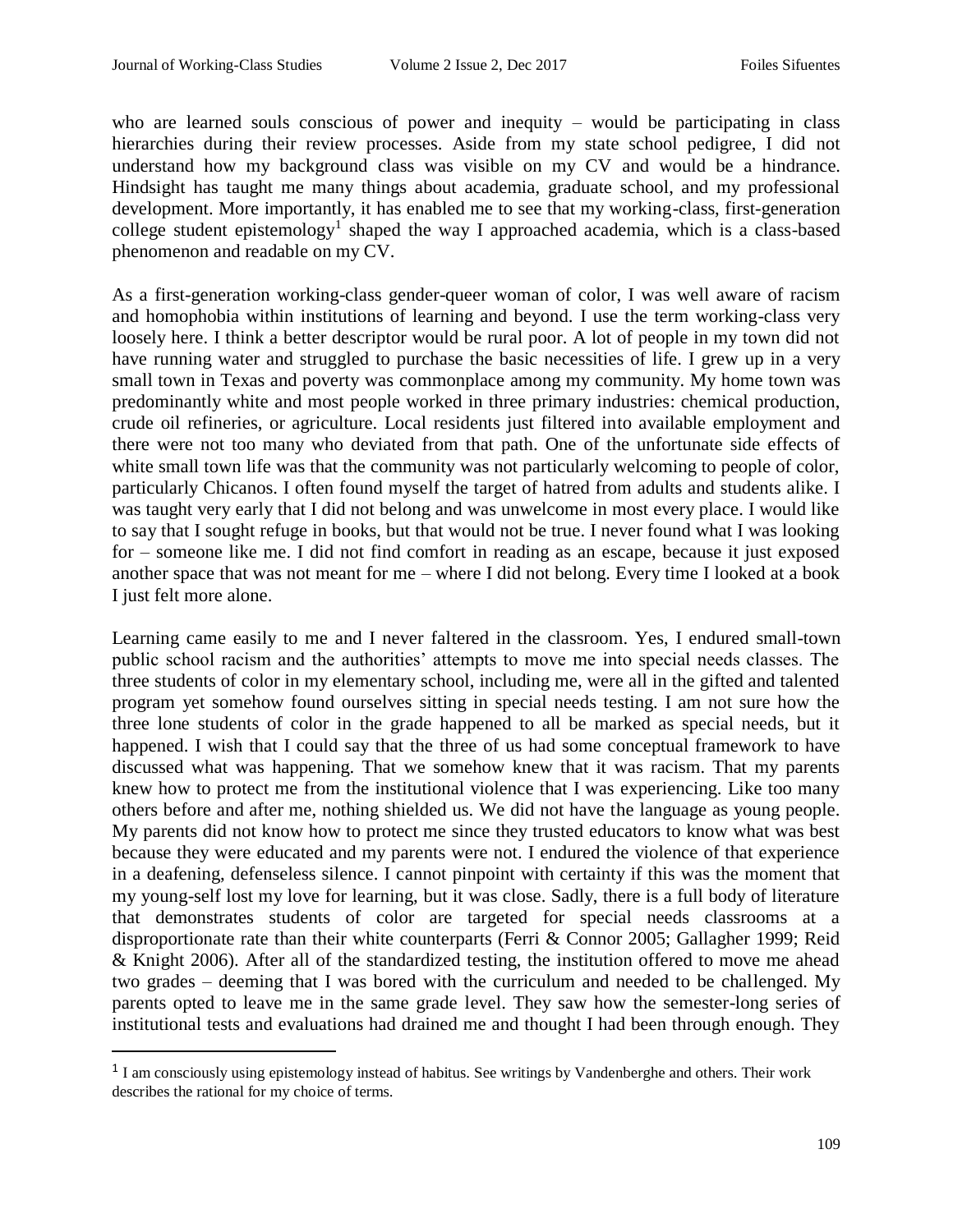did not want to put me through a massive grade change into classes with students so much older than me.

My high school years came and it was no surprise to my family when I earned a perfect score on the state required high school exit exam. In Texas, it was mandatory for all students take a comprehensive exam that demonstrated mastery over a range of topics. The exam was administered during our eleventh grade year and every student in the state took the same test. I was one of the few high school students in the state that year to receive a perfect score. No one at my high school said anything aside from one teacher who said in passing, 'You did really well.' There was no joy or celebration in their statement. It was short and abrupt. As if what I had accomplished was nothing short of a mosquito buzzing around their head. It was not a compliment. It was a slight and meant to diminish what I had done, the same as the silence only worse. By giving voice to their indifference, it lessened the value of my test scores since I saw them as authority figures. They knew education and learning and neither  $I$  – nor anyone in my family – had that skill set. They knew best. Shortly after the scores were released, I started receiving invitations from some of the nation's top colleges and universities to apply for admission. It seemed like an endless list of campuses that were soliciting my application: Fordham, Colgate, Sarah Lawrence Dartmouth were just a few of the liberal arts campuses that sent me invitations to apply to their schools. The aggressive ones would call my home and offer full scholarships if I were to attend their campus. Please keep in mind that I had not applied to any of the places reaching out to me. They were actively seeking me. Phone calls were coming from many campuses around the country for a number of months. My parents did not know how to talk to the recruiters and would avoid their calls. They started screening incoming phone calls because recruiters were calling frequently for the first month after the scores were released.

I did not know what to say to recruiters and did not really understand what was happening. No one in my family had gone to college and I did not know what to do with all of the material coming in: fliers, pamphlets, brochures, repetitive letters. I tried to speak with guidance counselors at my high school since I knew that they were working with students who were applying to college and were available to help. I made multiple attempts to speak with the counselors and begged for their support. For whatever reason, I struggled to find gaps in their schedules and not one counselor seemed to have time to speak with me. After about a month of actively seeking a meeting, I had grown increasingly frustrated, angry, and agitated because I knew that my time was limited to apply to college! There was an application window and I was missing it. I finally received an appointment and was told that students like me do not go to college. 'I'm not sure you are college material. You should just find a job when you graduate.' Had I not been so frustrated from having been forced to wait for that meeting, I might have taken what they said seriously. But since I watched classmates that had signed-up for appointments after me receive meeting weeks before I did, I knew that something was very wrong. And that 'those people' were not to be trusted. If capabilities were measured by exams, I reasoned, then a perfect score on the state exam meant that I was smart – smarter than most of the people on campus for sure and maybe smarter than most juniors in the state too. What, then, was the counselor talking about that prohibited me from being college material? It was racism – of course. That was obvious to me then just as it is now. I was Chicana and that meant they were reading my name, my body, and my identity through their tainted lens and imposing some stereotype on me. It was a stereotype that they first created and then enforced through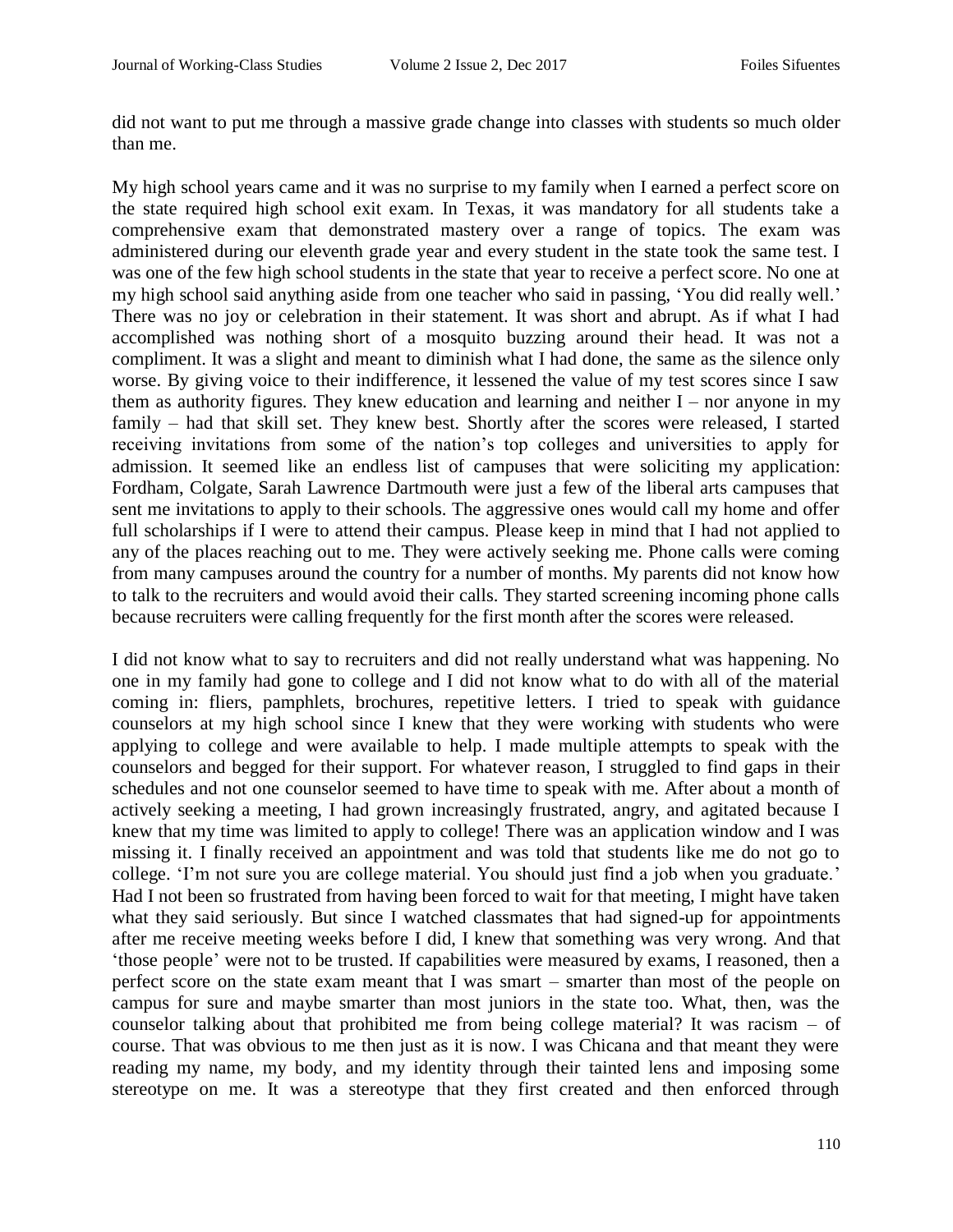gatekeeping. It was clear to me that what they were seeing was not about me and I knew it! Through their racism, the counselors denied me the basic knowledge of how to apply to college. And I left their offices still not knowing how to do it.

Not only did the high school counselors deem me too *Mexican* to be in college, they actively withheld information that would have enabled me to access the many opportunities that were literally calling my home. Needless to say, I did not go to college right out of high school. I did not know how to apply. Applications are not intuitive and people need to learn the skills to create the required materials. Writing a cover letter, drafting a personal statement, and presenting yourself in print is a skill set and students have to learn how to do those things. For a lot of folks in academia, their parents were able to provide that support to them at home. That is not true for everyone and the institutions are tasked with teaching students these skills. Looking back at my experience brings up a swell of emotions: anger, sadness, frustration, despair. I teeter between rage and tears - mainly. Why would an adult, someone meant to support learning and growth actively stand in the way of a young person and limited their life opportunities. It is unconscionable to me. And I am forced to question how many other students are forced out of college, particularly the elite schools, because someone actively, willfully, and wantonly stood in their way. My high school counselors changed the trajectory of my academic development. Plain and simple. Fortunately, I made it to college a few years later. I attended a community college then a local university where I was allowed to walk-up and fill-out my application on site. The person behind the counter told me how to do it. So, that is how I went to college – with my perfect scores on the state exam.

It is important to note that race and class do intersect. There are profound consequences for those who live at the intersection of these two phenomena. Yes, racism is real and devastating and horrible. Yes, classism for white folks is real and horrible and alienating. These are true statements in and of themselves. When you put the two together, we are talking about a startling reality that works to limit access in profound, unconscionable ways. Folks of color encounter racism at most every pass, particularly if they are young. They have to endure the social and institutional violence that accompanies being of color in institutions of learning (and everywhere else). That means that we are turned away by gatekeeping mechanisms that work against us to limit our opportunities. When you compound that with class bias, then we are talking about populations of people that not only endure racism, but also, as a whole, lack the knowledge and skills to access institutions of higher learning. This is particularly true for first-generation college students. For families that have not accessed higher education, they are truly at the mercy of institutions protected by gatekeepers. Some families might have a working class background and have limited cultural practices that come with economic privilege or comfort, yet have had the privilege of a family member getting a college degree. Information that can be shared within a family with or without economic wealth, even if they are of color, can interrupt some structural violence. If you do not have access to that information within your family or the institution, then you are left without any recourse to acquire that much need information. You are abandoned without any information on how to access institutions of higher education, or much of anything else. It was a vicious behavior that is not often discussed or engaged.

My path changed course while I was pursuing my master's degree. I had fumbled into a graduate program after finishing my bachelor's, because I could not find full-time employment. I worked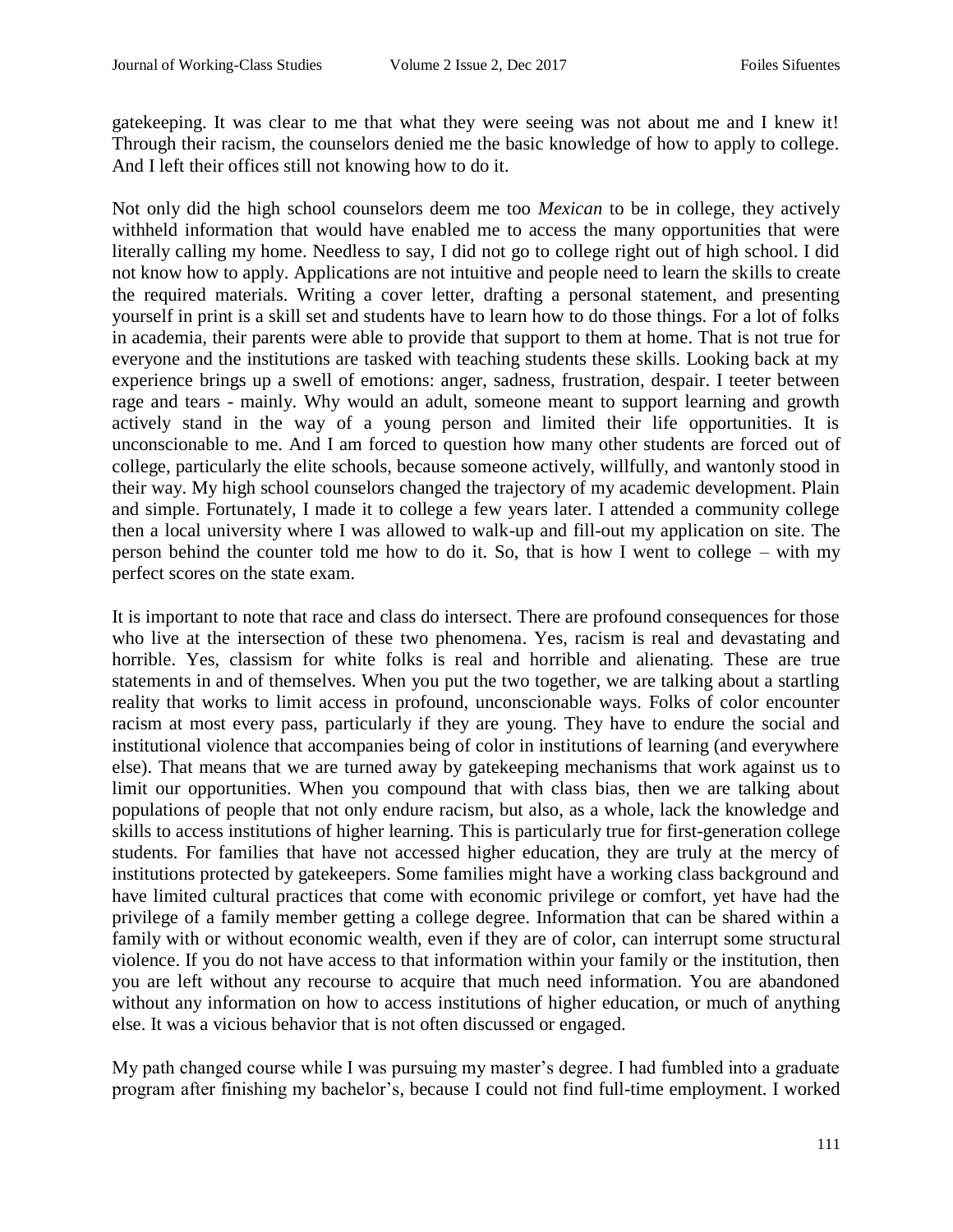full time in retail while pursuing an undergraduate degree. I had the traditional mindset of working-class folks, or immigrants, that saw education as a means of increasing employment opportunities (Ray et al. 2001). I took whatever classes fit my schedule and I worked as hard as I could to complete my degree as quickly as possible. Learning was less important than my degree. And since classes were not particularly challenging, I took – on average – 21 to 24 credit hours a semester as well as winter and summer classes. I finished my degree in just short of three years without much effort. I happened to not secure a professional job upon graduation and decided to pursue an advanced degree, because I thought that it would help me find a better employment. My graduate application was much the same as my undergraduate  $-$  a quick something that was looking for students to build a program. I suspect that any paying student would have been admitted. While in graduate school, I partnered with a lovely woman of color who was from an educated family. Both of her parents had gone to college, and her mother had nearly completed her PhD. I learned from her the skills that the institution refused me and that my family could not provide. We spent weeks discussing personal narratives and research statements. She taught me the importance of networking and encouraged me to send emails to potential mentors to introduce myself and ask about their research. Yes, we were both still contending with racism. I remember distinctly her crying one day after she called a school in Oklahoma where she had applied. She wanted to confirm that they had received her application package since she really wanted to attend that school. The office administrator told her that they did not receive her materials and that she had missed the deadline. My partner knew for a fact that they had received her application since she had used priority mail and requested a signature from the person receiving her package. The person that she was speaking with on the phone was the same person that signed for her package. She said as much to the individual, but it did not matter and her pleas went unheard. 'They are doing this because my last name is Gonzales, she cried.' It was hard not to read the situation like that. Together, we chose to move north in the US to leave southern racism and I decided to pursue my PhD. With her help, I finally learned how to submit an application to a university. I had my heart set on one school and she on another. As fate would have it, I was accepted into her dream school and she into mine. And so it went. We parted ways and attend our respective institutions.

I arrived at my new campus in the North East, a region far removed from my small-town Texas roots. I had only been outside of Texas once before moving north to start my PhD and had no frame of reference to understand much of anything. People moved and talked so differently and I was very much a stranger in a foreign land. Meeting my PhD cohort – comprised of eight people – did not ease my concerns in anyway. It only heightened them. They had all attended the elite schools that solicited my applications years before and I had learned – from my partner during my master's degree – that they had received a much better education than I did. Each person in my cohort thought quicker, spoke faster, and had an air of confidence that I just did not possess. When I did speak, my southern drawl marked me as less than (Evans Davies 2007). I did not have the elegant tones that come from the Carolinas or Tennessee old money. I had a gritty Texas drawl that is found among the poverty stricken and it read every time that I spoke. I was poor, brown, queer, and definitely out of place. I sought refuge among graduate students of color hoping that I would find community and people like me.

Even though we were all folks of color, I had never felt so isolated or alone. The graduate students of color were warm and inviting, but I clearly did not belong with them. Most, if not all,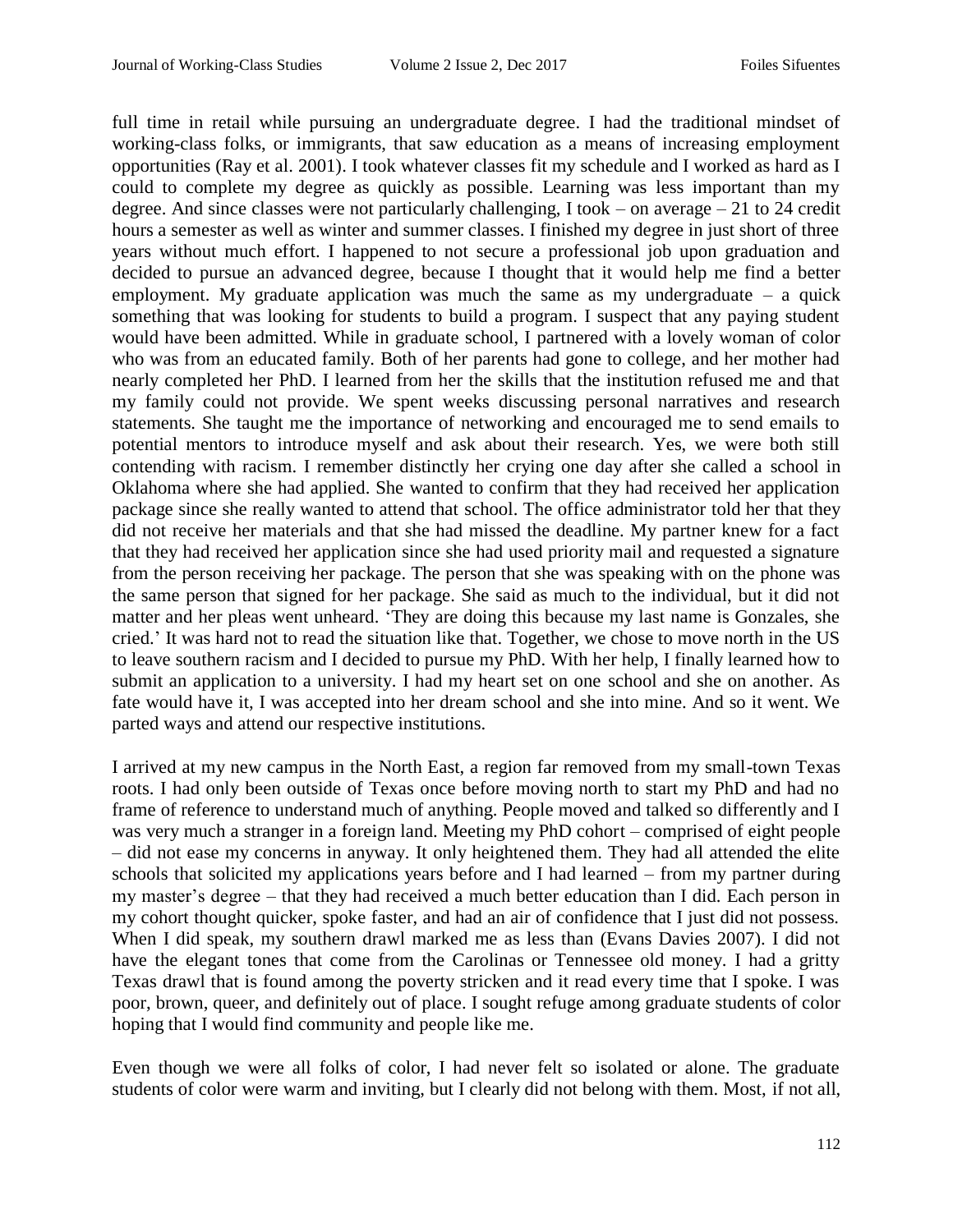of the members of the community identified as working class yet they had a full range of social and personal resources that I could not fathom. I had no means of comprehending what they were able to do. They knew how to access institutional support and leverage 'being of color' into any number of opportunities that supported marginalized students. I had never before met anyone able to access structural mechanisms *because* they were of color. Most everyone I knew from my life in Texas was turned away because of it. I was in absolute shock and could not comprehend how they were able to negotiate the system. It just came naturally to them and they did it with ease. I had never felt so alone, so inferior, or so incapable. I was devastated. Yes, we were all of color, but there was a huge cultural divide between us that I just – no matter how hard I tried – could not identify.

I heard many discussions among the graduate students of color about how they were struggling financially to pay to attend all of the conferences, that it was a huge strain on their budgets. I was struggling to pay rent and did not understand how many of them were attending one conference a month. They said that they were working class! How could they afford to do that?! I grappled with what was I doing wrong and blamed myself for not working hard enough to be able to keepup with my job as a student. I later learned that the graduate students of color – most of them – identified as working class as a show of solidarity, a means of connecting with economically disenfranchised people. It was an affinity group for them – not their life experience. Most of the graduate students of color were from wealthy families, one of whom owned several rental properties in NYC. She and her siblings all went to elite liberal arts colleges and her parents paid for her education – and her siblings – and supported her graduate work by supplementing her living expenses. This was a fairly common phenomenon among the graduate students of color. Most, if not all, were from middle or upper class backgrounds. They had the institutional knowledge and cultural capital to access a full range of services available through the university and professional organizations. Moreover, they had financial support from their families and did not have to labor in low wage jobs to survive. Their faux working-class identities – despite having financial comfort – rendered me (a true member of the working class) and my experience invisible.

The underlying assumption about folks of color in academia is that we are from working class backgrounds. The unfortunate reality – like most stereotypes about race – is that it is not true. Most of the folks of color in academia are from middle-class, or higher, backgrounds just like the white population. How could they not be? Economic condition is such a huge predictor of most everything: educational outcomes, imprisonment rates, health outcomes, life expectancy, and so on (Hashimoto 2011; Howe et al. 2013; Lutz 2007; Starfield & Emanuelle-Birn 2007; Yun & Moreno 2006). This is also true for someone's ability to integrate into the ivory tower. We know that working class white folks struggle to integrate into academia (Mazurek 2009; Muzzatti & Samarco 2006; Schell 1998, Warnock 2016). The struggle for working class folks of color, especially first-generation, is compounded by class – not lessened by color. Working class people of color have a comparable frame of reference to that of working class white folks (Linkon & Russo 2016) – we do not have information or the skill-base to ask for support like white academics. White folks talk about this in their work engaging what it is to be workingclass scholars (Warnock & Appel 2012). What makes people think that working-class people of color are not struggling with the same stigmas around asking for help and support? For folks of color who make it into academia, the majority of them are from middle or higher class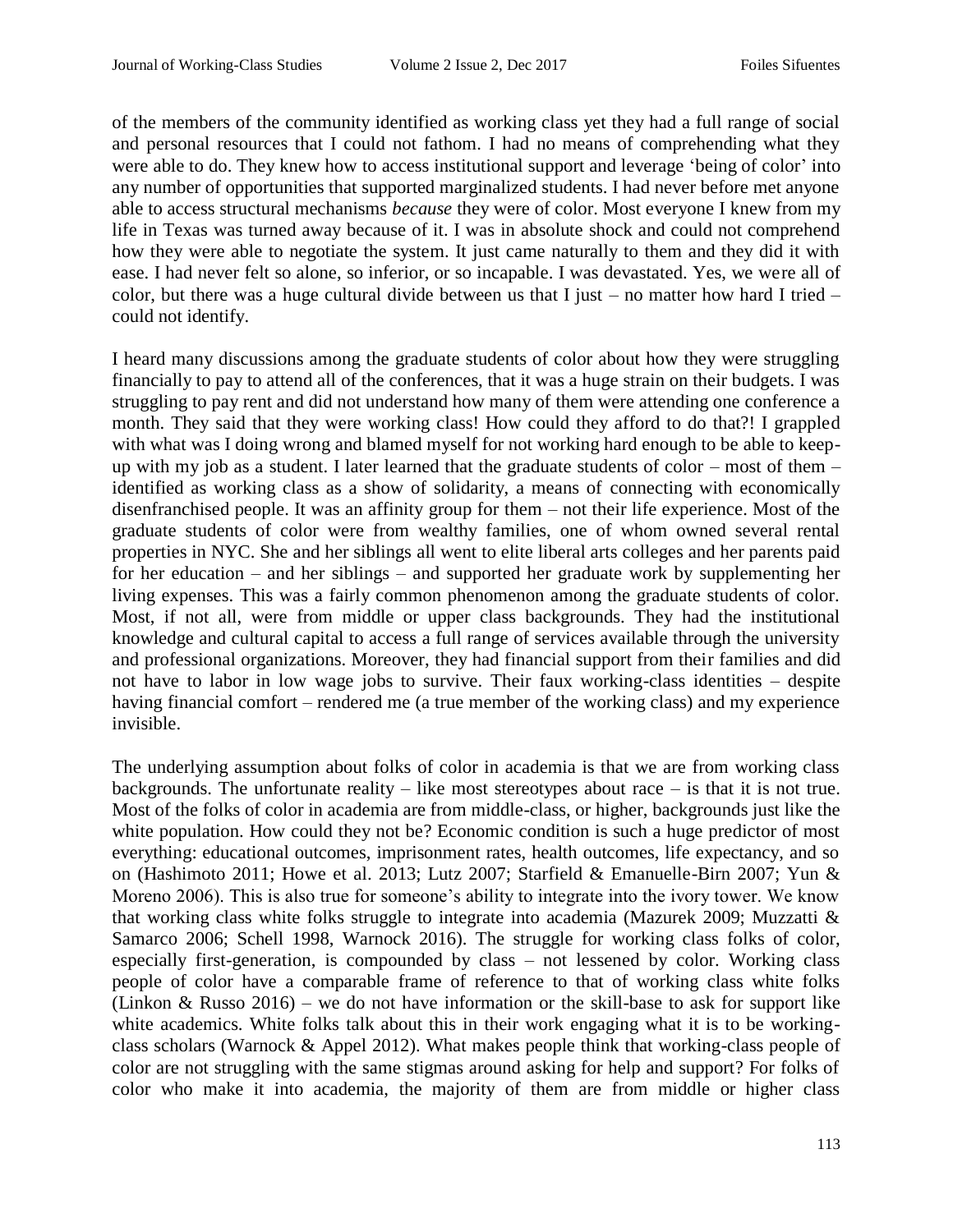backgrounds and their knowledge of and willingness to engage with structural supports come from their class privilege – not their color!

It took a few years, but I finally found someone more closely aligned to my sensibilities. My closest friend in graduate school happened to be a gender-queer, white working class person from small town as well and we were both enrolled in PhD programs at the same university. We had many things in common and we had a fantastic relationship, although I did have to work with them on their racism and ideological whiteness. Despite having a shared class background, my dear friend was fully supported by their department and was given guidance and resources from their advisors and broader campus faculty while I received none of those things. My friend kindly shared with me what they were learning while ignoring the fact that I was being excluded from knowledge shared within our university. It was hard on our relationship at first, because I wanted them to see the ways in which I was being marginalized. They could not recognize how their racial privilege yielded benefits that I was denied. I became disheartened and finally gave up on trying to help them recognize my experience and just accepted the precious information. After a short period of time, my friend began to see me as competition for campus and professional resources. They quit sharing institutional knowledge with me. And I was again without information, without support, and without a compass.

Through sheer grit and determination, I collected my senses and turned my attention to, what I have heard referred to as, academic climbing, the benchmark of success in academia. Academic climbing is one of those coded phrases that hints at productivity, but something more. I did not have the subtle delicacies (Bourdieu 1984) that a middle class, or higher, background affords or the guidance of a learned advisor or peer. I had no consciousness that 'something more' existed let alone how to engage with it. I approached academia, specifically the concept of productivity, through my working-class understanding of labor – blue-collar grind it out work. So, like any good blue-collar worker, I set my sights on completing a job that required a series of benchmarks that defined success. I sought advice from those few senior scholars who acknowledged me and asked what defined productivity. I collected their statements and compiled a list of how success was measured: publications, presentations, and grants. As the first person in my family, immediate or extended, to receive a college degree let alone enter a PhD program, it was imperative that I meet each benchmark and set an example for my family. I was task-driven, goal-orientated, and committed to institutional definitions of success. So, I dug in and went to work. I read full bodies of literature from theoretical inception to variable trends and evolutions so that I could write informed articles. I attended workshops and trainings while I was presenting at a conference. I started reading old grant applications that had been funded by major granting agencies so that I could learn how it was done. You name it. If I could find the time in my sixteen hours a day, seven days a week schedule, I found a way to do it. Little did I know at the time that – depending upon one's class position – there are vastly different definitions of work and productivity (Rothe 2006).

For me, my class-based ideology defined work as labor that produced outcomes that were measurable through money or could be quantified in some way that demonstrated productivity. I needed to have something tangible to show for my time and energy. I had to survive financially and grow my CV at the same time, which required strategic planning and a conscious use of my resources. In my mind, that meant that I needed to start teaching classes since it would both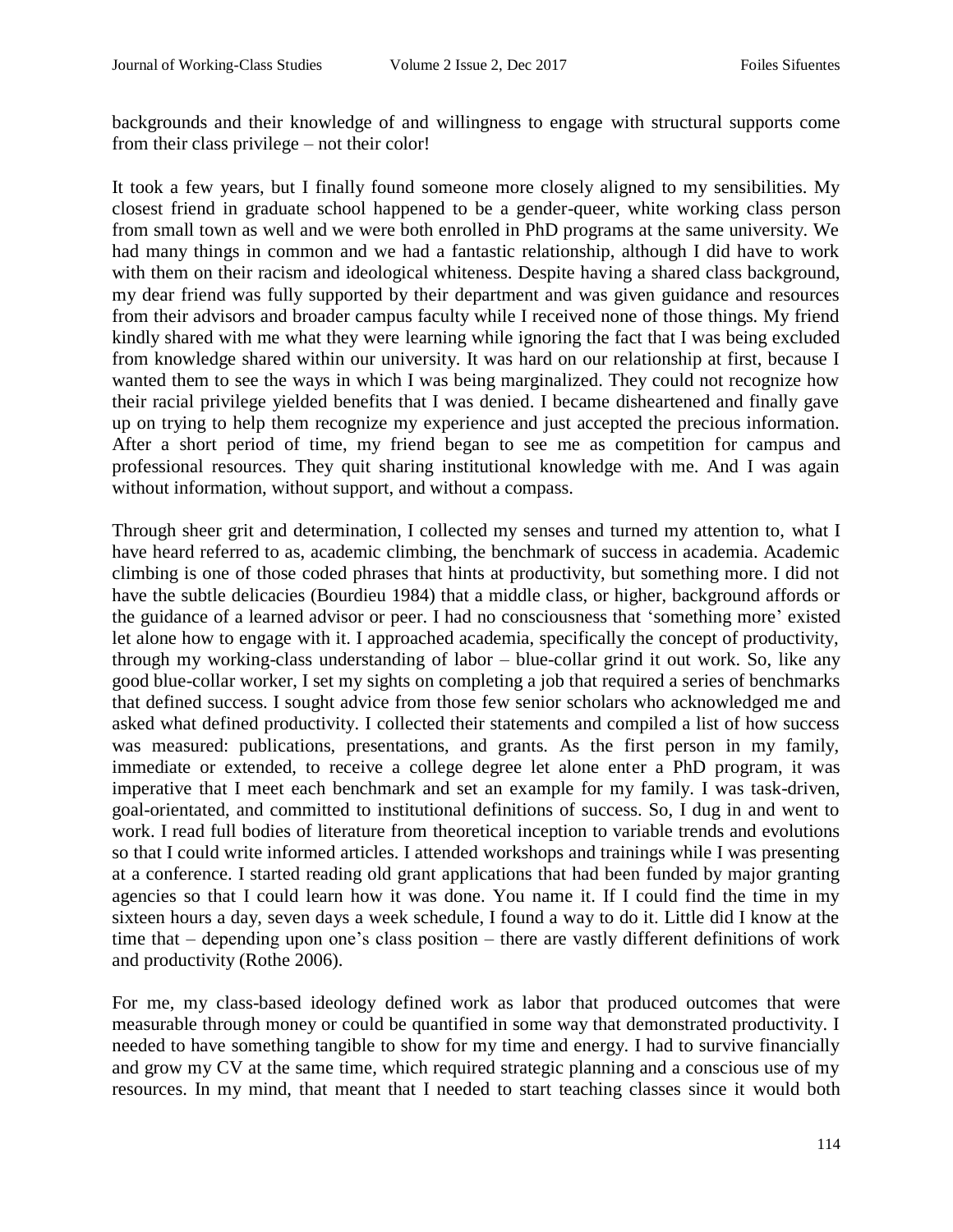$\overline{a}$ 

allow me to gain experience in my field, show productivity on my CV, and help me survive financially. So, I hit the adjunct wheel and started running a desperate race in an attempt to catch up with and surpass my peers. I did not come from elite institutions and knew that I was behind my colleagues, both in terms of skill and prestige. I thought that teaching classes would help me catch up since teaching a stand-alone course was held in such high regard in my department. Only the most respected graduate students were gifted the honor of teaching stand-alone courses. Graduate students had to apply for every position during graduate school and were measured on our CVs similarly to the academic job market. I was under the delusion that our value in the academic marketplace was based on our work – my working class definition of work.

For nearly all of my graduate school career, I struggled to receive graduate student research or teaching appointments in my department. I had a growing body of publications, had received small grants, and was presenting at conferences. Yet, I still could not seem to catch-up according to my department's measurement of work. I watched my peers get positions and even accolades for all of the 'work' that they were doing. In my mind, they were not doing anything. They just lounged around celebrating themselves and their minimal accomplishments. I had *more* of 'everything' that counted on the metric of success and still could not break in. It did not make any sense to me! I thought at first that maybe it was racism or homophobia that was limiting my opportunities. I am sure that those phenomena had something to do with it, but they are hard to measure. Most of the people receiving appointments were straight white men. They made up the majority of my department so that filtering process had already happened. I think we had nine people of color out of 100 graduate students, and about six of us identified as LGBTQ. I was the only gender-queer person of color<sup>2</sup>. Even with those numbers, I noticed folks of color getting appointments and even queer folks. Was it because I was both a person of color and queer? Was the combination of two visibly marked identities limiting my ability to access department support? Something was happening that I just did not understand. Why was my application not good enough to warrant an appointment? I read it as a lack of effort of my part so I leaned in harder and worked more – because I thought that it was my fault and that I was not doing enough. I had a very small amount of time that I gave myself for a social life outside of graduate school. I surrendered that time to community service and found ways to do community service that would allow me to integrate research and presentations. And that, ultimately, became the extent of my social life. To use a Texas colloquialism in regard to football – I left it all on the field. I gave all of my time, energy, thoughts, everything that I had to benchmarks of success in graduate school.

After years of leaning and grinding, I finally graduated and was ready to enter the job market. I was very proud of all of the work that I had done in my graduate career, although I never managed to get any accolades or appointments from my department. Somehow I had finished on time – and in some instances ahead of my colleagues – despite having no institutional support. With a 50% attrition rate in my department, finishing was an accomplishment in and of itself. And I was finishing in great form and had a full body of work on my CV to demonstrate my productivity. I was relishing my accomplishment when I sat down with the senior, respected

<sup>&</sup>lt;sup>2</sup> There are variations in the LGBTQ community. Gender-queer refers to people that do not adhere to US normative gender presentations. They are visibly different, because they do not follow the cultural norms of gender. They are a small subsection of the LGBTQ community.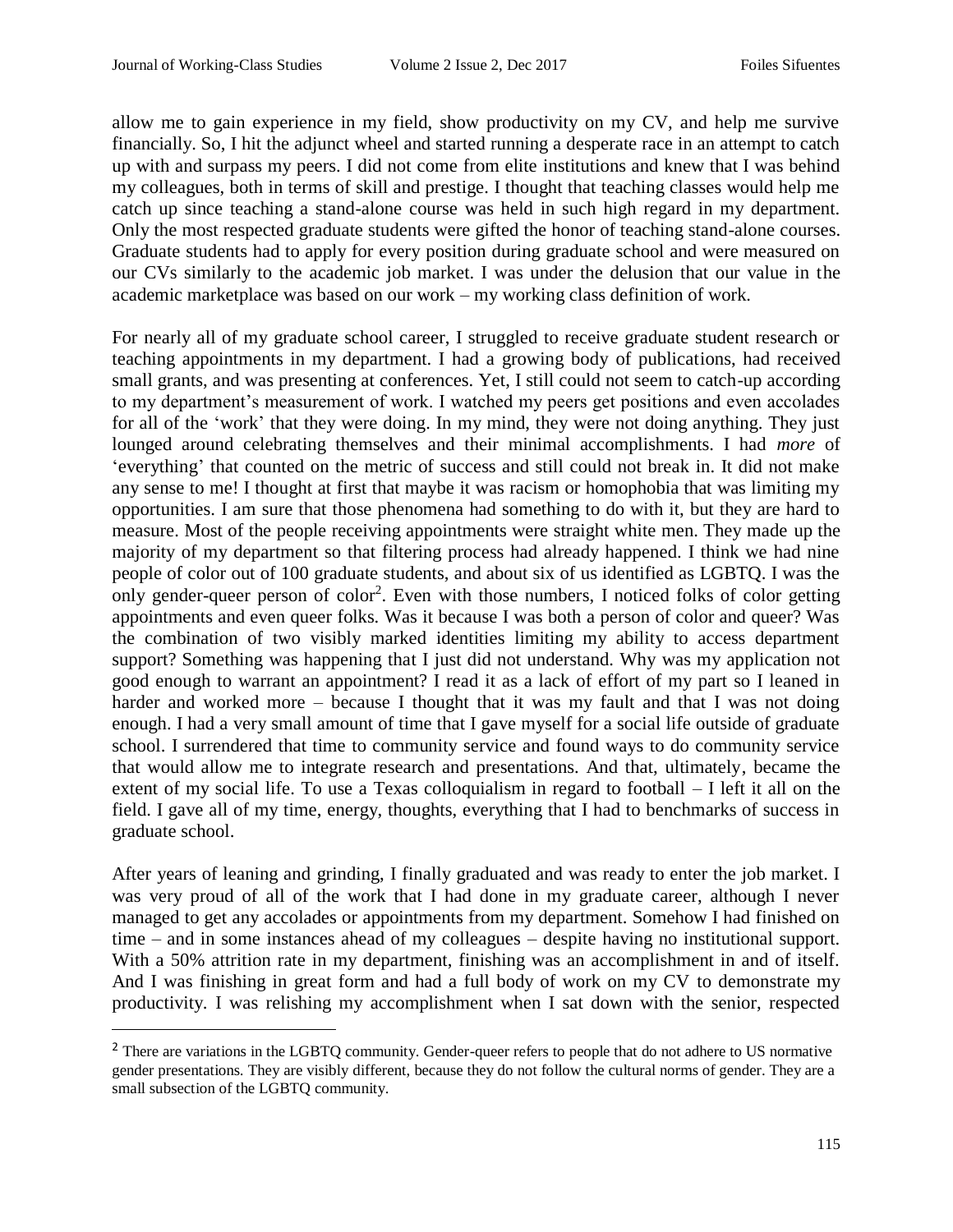member of my department and heard the news about my CV and readable class-based deficit. During a very brief introductory conversation, they asked, 'who have you worked with and who do you know?' At first, I was taken aback by the question since it did not have anything to do with my labor. I answered with poise and confidence, 'Well', I said, 'I've worked with this one person, because they were all that I needed.' He had so much to offer, why would I go anywhere else I thought to myself. I did not have time for luxuries or chit-chat. I needed to work. With that, this individual examined my CV and marked my class disparity. According to all three markers of academic productivity – research, teaching, and service – I had hit my bench marks and exceeded my colleagues. I had a number of single-authored publications, had presented at conferences, and received fellowships and grants. I had also managed, despite all of it, to be the instructor of record for 67 classes. Yes, it required me traveling to multiple campuses each semester and I – basically – taught a 5/5 for the bulk of my graduate school career. I needed to survive which meant that I had to work. And it was my class-based understanding of productivity and that highlighted my working-class background – aside from the huge number of classes that I had taught.

My classmates took campus jobs so that they would have more time to connect with faculty. My limited understanding of academic institutions meant that you taught classes if you wanted to be on the academic side and worked on campus if you wanted to be in administration or student affairs. I did not realize that administrative or student affairs positions enabled graduate students one of the most precious commodities – networking. I could have taken a campus job so that I could make connections. It would have been those connections that would later help secure me campus resources and departmental respect. And it was that respect that would eventually turn into letters of recommendation, fellowship opportunities, stand-alone courses, and eventually tenure-track job offers. Networking was the language that I did not possess – the social capital that comes with connections with senior faculty and administrators (Warnock 2016). The wages between their campus jobs and my adjuncting were essentially the same. What they received by working on campus was priceless in comparison.

Upon graduation, I joined the faculty at a satellite campus within the same university system where I received my PhD. I was  $-$  I believe  $-$  the only anthropologist hired in the university system that year and I was thrilled and grateful to have the job. It was a teaching position, but I had taught so many classes at that point I was an old-hand. I thought that I would easily transition into my new appointment. While at my new campus, I learned for the first time how profoundly my class background had limited my understanding of academia. I realized very quickly how desperately I had lacked guidance during my graduate career. My new colleagues in the department moved very slowly and seemed to relish every word that they said – both spoken and in print. I remember my graduate school advisor saying that he sometimes spent 10 minutes thinking of a word while he was writing before moving onto the next. At the time, I thought that it seemed extravagant to spend some much energy on one word. Who has that much time I thought?! Well, professors do. And that was the class rub. I learned that 'being' a professor was part of the equation that I had not learned in graduate school. While I was working, my peers were learning how to 'be' professors and it was an elegance that I did not possess. I quickly learned how to project 'professor', although it never felt comfortable and was counter-intuitive to my epistemology.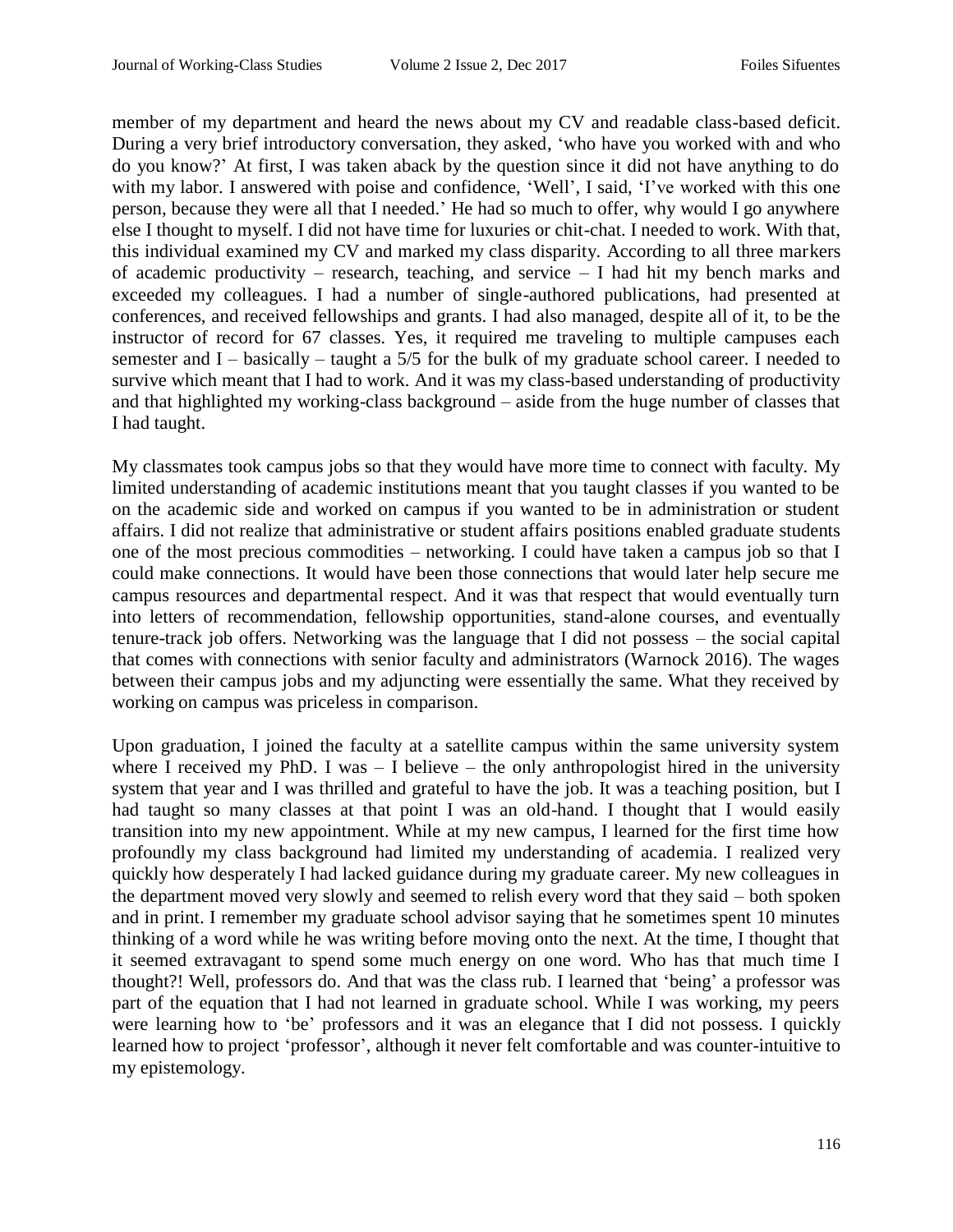I am now three years out of graduate school and starting the second year of my first tenure track position. I am at a teaching institution and my CV is teaching heavy. I am encountering much the same situation that I did in graduate school. I have the requisite publications, presentations, and grants of someone three years out. I also happen to have taught 100 classes. Yes, I have continued teaching a 5/5. I still need to survive. That has not changed. What has changed is me. I have long since shed my southern Texas accent. I have lost all reverence for the Ivory Tower and those who occupy it. I no longer have imposter syndrome or feel a deficit of any kind. I do not take anything for granted – not that I ever did. What I do more now is pause and wonder. There is something just beneath the surface of most every interaction in academia and I now know to look for it. I take a few extra minutes to contemplate what is not being said and how that will influence the outcome. I look at those around me and chuckle (quietly of course) when their egos are visible and guiding their behavior, because I know that it is just their class talking. I have grown into a quiet-confidence that comes from years of work, struggle, and – ultimately – success. My academic career and professional trajectory were changed a long time ago during my high school years. There is no altering that experience or the path that it set me on. Nor is there any recreating or rectifying my graduate school experience. I did the best that I could with the tools that I had. Yes, some members of academic search committees grimace during a job interview when they see me via Skype with my short hair and tie. I am not at all surprised when I do not get a campus visit. I am sure that some people pass my CV over when they read my last name. All of these things are true. What is also true is that despite all of the barriers and roadblocks put in my way – I am still here and still standing strong. And I have no illusions.

# **Acknowledgements**

My deepest, most sincere gratitude goes to my dear friend and colleague Valerie Joseph. Thank you for your brilliance, for our conversations, for offering revisions, and for challenging me to make myself more visible in this piece.

# **Author Bio**

**Dr. Foiles Sifuentes** has focused her research on the role of structural and social violence in the creation and maintenance of marginalized populations. Currently, she is working on a critical assessment of nation-states' use of internal checkpoints and white only enclaves to impose difference on the local people in the Texas-Mexico borderlands.

# **Bibliography**

Bourdieu, P. (1984): *Distinctions: A Social Critique of the Judgement of Taste*, Routledge, London & New York.

Evans Davies, C. (2007): 'Language and Identity in Discourse in the American South', in Bamberg, M., De Fina, A. and Schiffrin, D. (eds.), *Selves and Identities in Narratives and Discourse*, John Benjamins Publishing Company, Amsterdam & Philadelphia.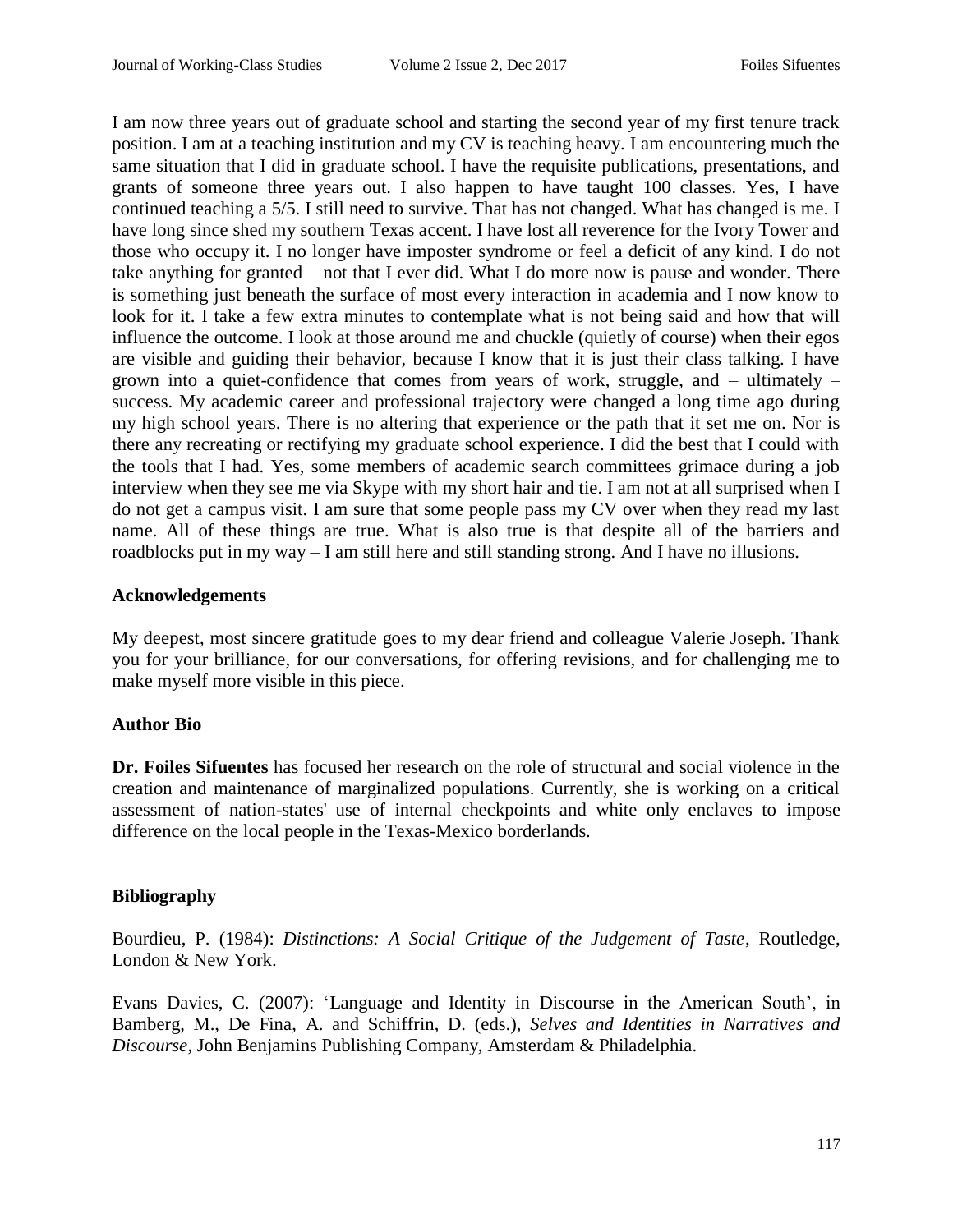Ferri, B. A. & Connor, D. J. (2005): 'In the Shadow of Brown: Special Education and Overrepresentation of Students of Color', *Journal of Learning Disabilities*, vol. 26, no. 2, pp. 93- 100.

Gallagher, S. (1999): 'An Exchange of Gazes', in Kinchloe, J. L., Steinberg, S. R. & Villaverde, L. E. (eds), *Rethinking Intelligence*, Routledge, New York.

Hashimoto, E. J. (2011): 'Class Matters', *The Journal of Criminal Law and Criminology*, vol. 101, no. 1, pp. 31-76.

Howe, L. D., Lawlor, D. A. and Propper, C. (2013): 'Trajectories of Socioeconomic Inequalities in Health, Behaviors and Academic Achievement across Childhood and Adolescence', *Journal of Epidemiology and Community Health*, vol. 67, no. 4, pp. 358-364.

Linkon, S.L. and Russo, J. (2016): 'Twenty Years of Working-Class Studies: Tensions, Values, and Core Questions', *Journal of Working-Class Studies*, vol. 1, no. 1, pp. 4-13.

Lutz, A. (2007): Barriers to High-School Completion among Immigrant and Later-Generation Latinos in the USA: Language, Ethnicity, and Socioeconomic Atatus', *Ethnicities*, vol. 7, no. 3, pp. 323-342.

Mazurek, R. A. (2009): 'Work and Class in the Box Store University: Autobiographies of Working-Class Academics', *College Literature*, vol. 36, no.4, pp. 147-178.

Muzzatti, S. L. & Samarco, V.C. (eds.) (2006): *Reflections From the Wrong Side of the Tracks*, Rowan and Littlefield, New York.

Ray, D., Davies, J. David, M., and Ball, S.J. (2001): 'Choices of Degree of Degrees of Choice? Class, 'Race' and the Higher Education Choice Process', *Sociology*, vol. 35, no. 4, pp. 855-874.

Reid, K. D. & Knight, M.G. (2006): 'Disability Justifies Exclusion of Minority Students: A Critical History Grounded in Disability Studies', *Educational Researcher*, vol. 35, no. 6, pp. 18- 23.

Rothe, D. (2006): 'A Stranger to Paradise: Working-Class Graduate in the Culture of Academia', in Muzzatti. S. L., & Samarco, V. C. (eds.) *Reflections From the Wrong Side of the Tracks*, Rowan and Littlefield, New York.

Shell, E. (1998): *Gypsy Academics and Mother-Teachers*, Boynton-Cook, Portsmouth, NH.

Starfield, B. and Emanuelle-Birn, A. (2007): 'Evidence-Based Public Health Policy and Practice. Income Redistristribution is not Enough: Income Inequality, Social Welfare Programs, and Achieving Equity in Health', *Journal of Epidemiology and Community Health*, vol. 61, no. 12, pp. 1038-1041.